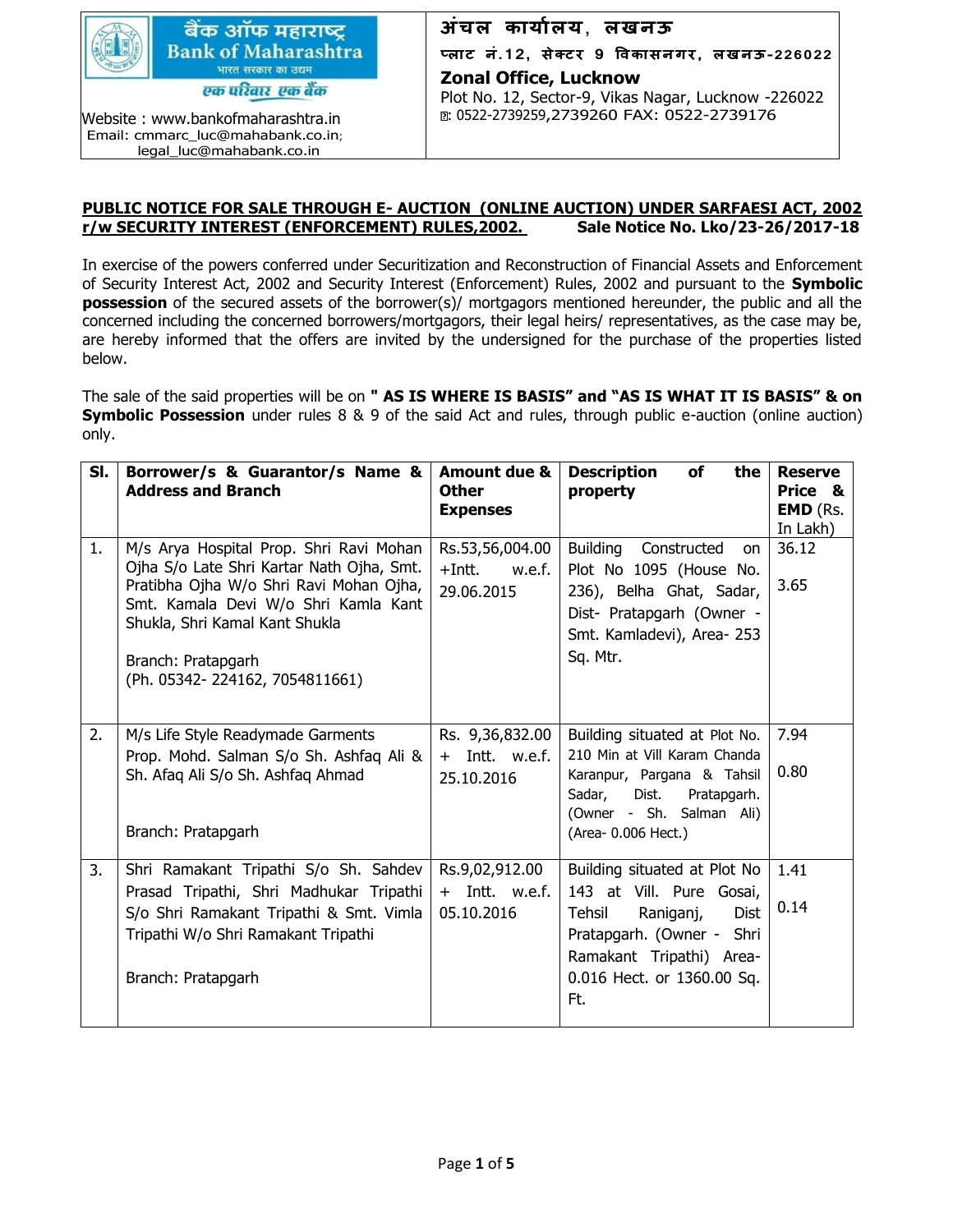| बैंक ऑफ महाराष्ट्र<br><b>Bank of Maharashtra</b><br>भारत सरकार का उद्यम                            | अंचल कार्यालय, लखनऊ<br>प्लाट नं.12, सेक्टर 9 विकासनगर, लखनऊ-226022<br><b>Zonal Office, Lucknow</b><br>Plot No. 12, Sector-9, Vikas Nagar, Lucknow -226022<br>配: 0522-2739259,2739260 FAX: 0522-2739176 |
|----------------------------------------------------------------------------------------------------|--------------------------------------------------------------------------------------------------------------------------------------------------------------------------------------------------------|
| एक परिवार एक बैंक                                                                                  |                                                                                                                                                                                                        |
| Website: www.bankofmaharashtra.in<br>Email: cmmarc_luc@mahabank.co.in;<br>legal luc@mahabank.co.in |                                                                                                                                                                                                        |

| -4. | Shri Madhukar Tripathi S/o Shri Ramakant   Rs.              |                 | Building situated at Plot No   31.52 |      |
|-----|-------------------------------------------------------------|-----------------|--------------------------------------|------|
|     | Tripathi & Shri Ramakant Tripathi S/o Shri   28,95,946.00 + |                 | 167 at Kooradeeh, Tehsil             |      |
|     | Sahdev Tripathi                                             | w.e.f.<br>Intt. | Raniganj, Distt. Pratapgarh          | 3.20 |
|     |                                                             | 21.07.2016      | (Owner of the Property-              |      |
|     |                                                             |                 | Shri Madhukar Tripathi)              |      |
|     |                                                             |                 | Area- 0.038 Hect.                    |      |
|     |                                                             |                 |                                      |      |

## **Terms & Conditions:-**

1. The auction sale for all properties will be Online through M/s E-Procurement Technologies Ltd. Auction Tiger, Ahmedabad **on 06/09/2017 from 11:00 am to 12:00 noon (IST)** with unlimited extensions of 5 minutes duration each. **Last date of submission of bid/tender with EMD is 04/09/2017 up to 04.00 P.M.**

2. Bidders are advised to go through the Bank's website <http://www.bankofmaharashtra.in/propsale.asp> for detailed Terms and Conditions of the Auction Sale & satisfy themselves about the details of property before submitting their bids/taking part in e-auction sale proceedings.

Place: Lucknow Date: 31.07.2017 Authorised Officer, Bank of Maharashtra, Lucknow Zone

## **Other Terms & Conditions for E Auction Sale Notice No. Lko/23-26/2017-18**

- 1. The auction sale for all properties will be Online through M/s E-Procurement Technologies Ltd. Auction Tiger, Ahmedabad **on 06/09/2017 from 11:00 am to 12:00 noon (IST)** with unlimited extensions of 5 minutes duration each. **Last date of submission of bid/tender with EMD is 04/09/2017**.
- 2. Bidders are advised to go through the website [https://bom.auctiontiger.net](https://bom.auctiontiger.net/) or <http://www.bankofmaharashtra.in/propsale.asp> or [www.banko](http://www.bank/)fmaharashtra.co.in for detailed terms and conditions of auction sale before submitting their bids and taking part in the E-auction sale proceedings. The E-Auction advertisement does not constitute and will not be **deemed to constitute any commitment or any representation of the bank.**
- 3. Registration with Auctioneer Company for bidding in e-auctioning as per the requirement of the Auctioneer Company is essential.
- 4. Offer should be submitted online only in the prescribed format with relevant details, as available on the website from date of publication.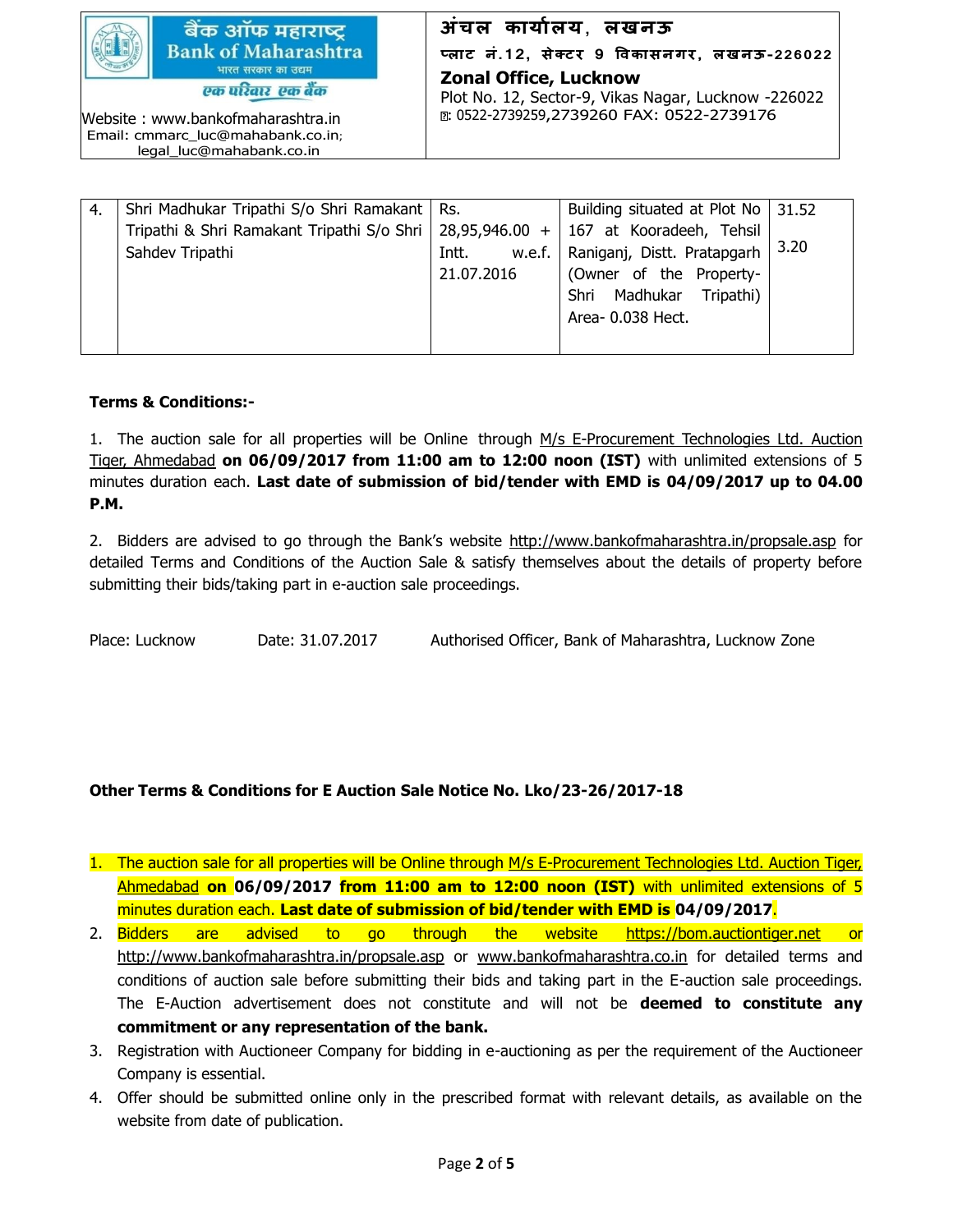

Email: [cmmarc\\_luc@mahabank.co.in](mailto:cmmarc_luc@mahabank.co.in); [legal\\_luc@mahabank.co.in](mailto:legal_luc@mahabank.co.in)

**अंचल कार्ाालर्**, **लखनऊ प्लाट नं.12, सेक्टर 9 विकासनगर, लखनऊ-226 0 22 Zonal Office, Lucknow**  Plot No. 12, Sector-9, Vikas Nagar, Lucknow -226022 **:** 0522-2739259,2739260 FAX: 0522-2739176

- 5. Interested bidders should have their own arrangements for internet service. Internet connectivity and other paraphernalia requirements shall have to be ensured by the bidders themselves.
- 6. Bidders staying abroad/NRIs/PIOs/Bidders holding dual citizenship must submit photo page of his/her valid Indian Passport.
- 7. All persons participating in the E Auction should submit sufficient and acceptable proof of their identity, residence address and copy of PAN/TAN cards etc. The bidders should upload scanned copies of PAN card and proof of residential address, while submitting e-tender. The bidders other than individuals should also upload proper mandate for e- bidding.
- 8. Prospective bidders may avail online training from M/s E-Procurement Technologies Ltd. Auction Tiger, Ahmadabad contact No. 079-40230821/824/825/826/827/806, Contact persons: Mr. Ram Sharma, Mobile No. 08000023297, E-mail: [up@auctiontiger.net,](mailto:up@auctiontiger.net) [support@auctiontiger.net](mailto:support@auctiontiger.net) and [ramprasad@auctiontiger.net;](mailto:ramprasad@auctiontiger.net) Mr. Vishal Tiwari, Mobile No. 09879996111, Email: [vishal@auctiontiger.net,](mailto:vijay.shetty@auctiontiger.net) Fax No 079-40230847.
- 9. E-Auction is being held on "**AS IS WHERE IS AND WHATEVER THERE IS BASIS" after taking symbolic possession of the properties.** Successful bidder shall have to get physical possession of the properties at his own cost, risk & responsibility.
- 10. To the Best of knowledge and information of the Bank, there is no encumbrance on any property. However, the Bidder/s has to satisfy himself about the details of property before submitting their bids/taking part in eauction sale proceedings. The property is/are being sold with all encumbrances, if any. **The bidder/ purchaser should make their own inquiries regarding any statutory liabilities, arrears of tax, claims etc. by themselves before making the bid as it will be responsibility of the purchaser to pay at his cost & expenses.** The Bank, does not undertake any responsibility to procure any permission/license, NOC, etc. in respect of the property offered for sale or for any dues like outstanding water/service charges, transfer fees, electricity dues, dues of the Municipal Corporation/ local authority/ Cooperative Housing Society or any other dues, taxes, levies, fees,/transfer fees if any, in respect of and/or in relation to the sale of the said property.
- 11. The intending purchasers can inspect the property/ies with prior appointment at his / her expenses **from 21/08/2017 to 25/08/2017 between 12.00 P.M. to 4.00 PM**. For prior appointment, please contact to the concerned Branch.
- 12. Earnest Money Deposit (EMD) shall be remitted through RTGS/NEFT to the credit of "AUTHORISED OFFICER BANK OF MAHARASHTRA MARC LUCKNOW" Current A/c No. 60162142319 with Bank of Maharashtra, Vikas Nagar, Lucknow Branch, IFSC code: MAHB0001281 before submitting the tender online. The said EMD shall be adjusted towards final bid amount in the case of highest bidder. In respect of other/unsuccessful bidders the EMD will be refunded without interest through RTGS/NEFT to the account from which it is received.
- 13. A copy of the tender form along with the enclosures submitted online (also mentioning the UTR No. and the account number through which EMD is remitted) shall be forwarded to the Chief Manager ARC, Bank of Maharashtra, Zonal Office Lucknow **so as to reach on or before 04/09/2017up to 04.00 p.m.**
- 14. Bidders may give offers either for one or for all the properties. In case of offers for more than one property bidders will have to deposit the EMD for each property separately.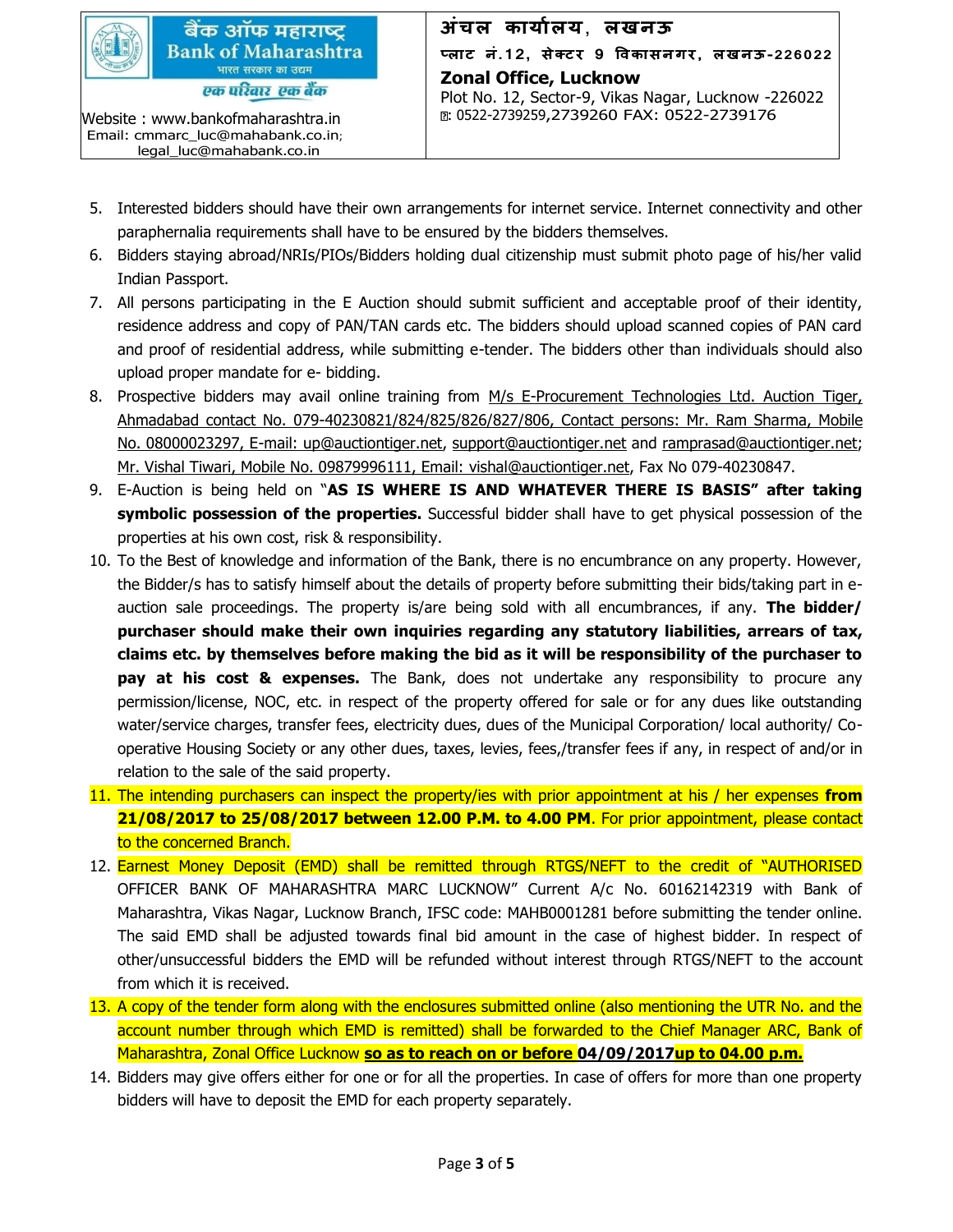

**अंचल कार्ाालर्**, **लखनऊ प्लाट नं.12, सेक्टर 9 विकासनगर, लखनऊ-226 0 22 Zonal Office, Lucknow**  Plot No. 12, Sector-9, Vikas Nagar, Lucknow -226022 **:** 0522-2739259,2739260 FAX: 0522-2739176

- 15. Bidders shall improve their offers in multiple of Rs. 10,000/- (Rs. Ten Thousand Only) during online bidding for property/ies.
- 16. Highest bid will be provisionally accepted on "subject to approval" basis and the highest bidder shall not have any right/title over the property until the sale is confirmed by the Authorised Officer.
- 17. The successful bidder shall have to deposit 25% of the purchase amount (including Earnest Money already paid), immediately on closure of the e-auction sale proceedings on the same day in the mode stipulated in **clause 12** above. The balance of the bid amount shall have to be deposited on or before the 15<sup>th</sup> day of confirmation of Sale in the same mode and in the same A/c as mentioned above in Clause No. 12.
- 18. On confirmation of the sale by the Bank and compliance of the terms of payment, the Authorized officer shall issue a certificate of sale of the said property in favor of the successful bidder/purchaser in the form given in Appendix V to Enforcement of Security Interest Rules. The sale certificate shall be issued only in the same name in which the tender is submitted.
- 19. The successful bidder would bear all the charges/fees payable for conveyance such as stamp duty, registration fee or any other cost as applicable as per the law. Payment of all statutory/non statutory dues, taxes, rates, assessments, charges fees etc. will be the responsibility of the successful bidder only.
- 20. In the event of any default in payment of any of the amounts, or if the sale is not completed by reason of any default on the part of the successful bidder, the Bank shall be entitled to forfeit all the monies till then paid by the successful bidder and put up the property in question for resale/disposal in its absolute discretion, and the defaulting successful bidder shall forfeit all claim to the property or to any part of the sum for which it may be subsequently sold.
- 21. The Bank has the absolute right and discretion to accept or reject any bid or adjourn / postpone / cancel the sale / modify any terms and conditions of the sale without any prior notice and assigning any reason.
- 22. Particulars specified in respect of the property in the public notice have been stated to the best of the information of the Authorized Officer/Bank and Bank would not entertain any claim or representation in that regard from the bidders.
- 23. This publication is also notice to the borrower/guarantors required under section 13 (8) (6) of SARFAESI Act.
- 24. The sale shall be subject to rules/conditions prescribed under Securitization and Reconstruction of Financial Assets and Enforcement of Security Interest Act, 2002.
- 25. Disputes, if any, shall be within the jurisdiction of Lucknow Courts only.
- 26. Words and expressions used herein above shall have the same meanings respectively assigned to them in SARFAESI Act, 2002, and the Rules framed there under.

**Special Instructions:** Bidding in the last minutes and seconds should be avoided in the bidders own interest. Neither the Bank of Maharashtra nor the Service Provider will be responsible for any lapses/failure (Internet failure, power failure etc).

Place: Lucknow **Authorized Officer Place: Lucknow** Date: 31/07/2017 Bank of Maharashtra, Lucknow Zone